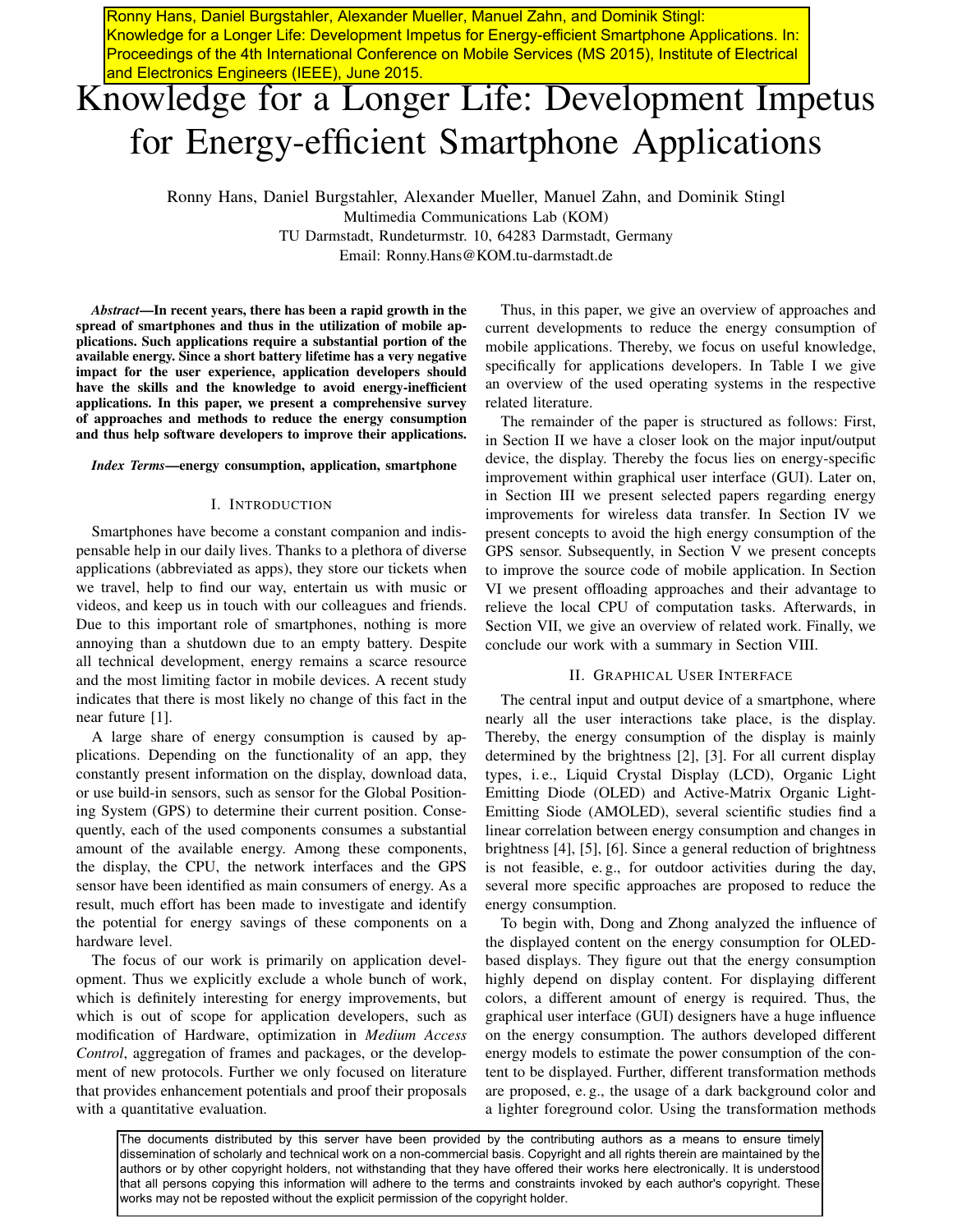Table I: Overview of Used Operating Systems

| <b>Operating System</b>      | <b>Reference</b>                         |
|------------------------------|------------------------------------------|
| Android (unspecified)        | [9] [10] [11] [12] [8] [5] [13]          |
| Android v1.x                 | [14] [4] [15]                            |
| Android $v2.x$               | $[6]$ $[16]$ $[17]$ $[18]$ $[19]$ $[20]$ |
| Android $v4.x$               | $[21]$ $[22]$ $[23]$ $[7]$               |
| Symbian                      | $[24]$ $[25]$ $[26]$                     |
| Windows Mobile (unspecified) | [10]                                     |
| Windows Mobile 5.x           | $[27]$ $[2]$                             |
| Windows Mobile 6.x           | $[16]$ $[28]$                            |

the authors evaluate the influence on the user satisfaction. With only small reduction of the user satisfaction, the energy consumption can be reduced by about 75% [2].

A similar idea to reduce the energy consumption of OLEDbased displays is pursued by Li et al. Specificity in web applications, a huge amount of energy is required to display large light colored backgrounds. In contrast to Dong and Zhong the authors propose to change the source code of such applications that is stored at the web server. Therefore, a tool named Nyx is developed that is able to perform automatic transformations of color schemes of web applications. With such modified applications energy savings of up to 40% are possible, by only a minimal downgrade in user ratings of the web site . Nevertheless, 97% of the users are willing to accept the color transformation if they are on critical battery level [7].

Wee and Balan as well focus on the energy optimization of OLED displays. Thereby, they analyzed the brightness reduction of non-interesting regions of the display. The authors determine the area of interest in the center of the screen and dim the display towards the edge. The solution was evaluated with the mobile shooting game *Kwaak 3* by measuring the number of kills. Since there was no statistical significant difference, the authors consider no impact to the playability of the game. With this approach up to 11% energy reduction of the display and up to 4% total reduction of energy consumption can be achieved [8].

Regarding modern OLED-displays the selected papers show two main research directions. On the one hand brightness reduction in less interesting areas of the display and changes of the displayed color, e. g., to avoid light color areas which consume a high amount of energy.

#### III. DATA TRANSFER

Energy efficiency for sending and receiving data is a research area that receives high attention. Nevertheless, a lot of approaches are useful for example for future protocol design or related topics, but they do not have a large impact for current application development. In the work at hand we focus on the selection of wireless interfaces, on scheduling of data transmission and on data compression.

Smartphones are equipped with several wireless interfaces. All with different technical characteristics and energy profiles. From an energy point of view it is inefficient if multiple interfaces are powered on while not needed, e. g., the energy consumption increase by 18.3% when both UTMS and Wi-Fi are powered on, compared with just UMTS being powered on [14]. Therefore, the decision for a specific interface plays an imported role.

Rahmati and Zhong focus on saving energy by choosing the appropriate wireless interface based on several contextual factors. The authors figure out that cellular and Wi-Fi networks have complementary energy profiles. The challenge for an efficient usage of battery resources is the decision in which point in time the Wi-Fi should be activated. Therefore, the authors formulate a statistical decision problem, which based on different context information such as time, history and cellular network conditions. With their approach the authors improve the average battery lifetime up to 39% [27].

In order to reduce the energy consumption of smartphones, Taleb et al. propose a dynamic switching between 3G and Wi-Fi. The authors aim to switch efficiently from a primary cellular network to an alternative Wi-Fi connection. Therefore, they developed energy models regarding to the size of the download and regarding to the effective download bit rate. Using this information an application was developed to switch dynamically between 3G and Wi-Fi. Compared to Wi-Fi only and 3G only usage, energy savings of 18% or 30%, respectively are possible [18].

Since cellular connections require more energy as Wi-Fi connections, it is beneficial to use Wi-Fi for downloads containing a large amount of data. In practical cases, where Wi-Fi is not ubiquitously available, scheduling of data transfer could be appropriate.

Especially for video streaming, prefetching seems to be a promising method to save energy. Therefore, Gautam et al. analyzed the potential energy savings of the Android prefetching app *Incoming*. This application enables video stream prefetching based on past video viewing behavior. With the proposed approach, a Wi-Fi connection is used to download videos in advance to avoid streaming via 2G or 3G. With a chosen overhead of unused content between 37% and 70%, energy savings up to 84% for prefetching over Wi-Fi compared to 3G are possible. For streaming over 2G up to 98% reduction of energy consumption is possible [20].

Besides the chosen wireless interface, also the signal strength influences the energy consumption. To save energy in 3G networks, Schulman et al. propose a scheduling algorithm that makes use of a high signal strength. Therefore, the authors analyze the energy consumption dependent on the signal strength. As a result, they find six times higher energy consumption per transferred bit when the signal strength is weak. To take advantage of a high signal strength, the authors developed a scheduling algorithm for two kinds of applications. On the one hand for sync applications, such mail or news and on the other hand for streaming applications. Therefore, the algorithm uses previous signal measurements. For sync applications flexible synchronization intervals are used. For streaming applications the algorithm modulates the traffic stream to match with the radio energy characteristic. Thereby, the proposed algorithm takes energy for communica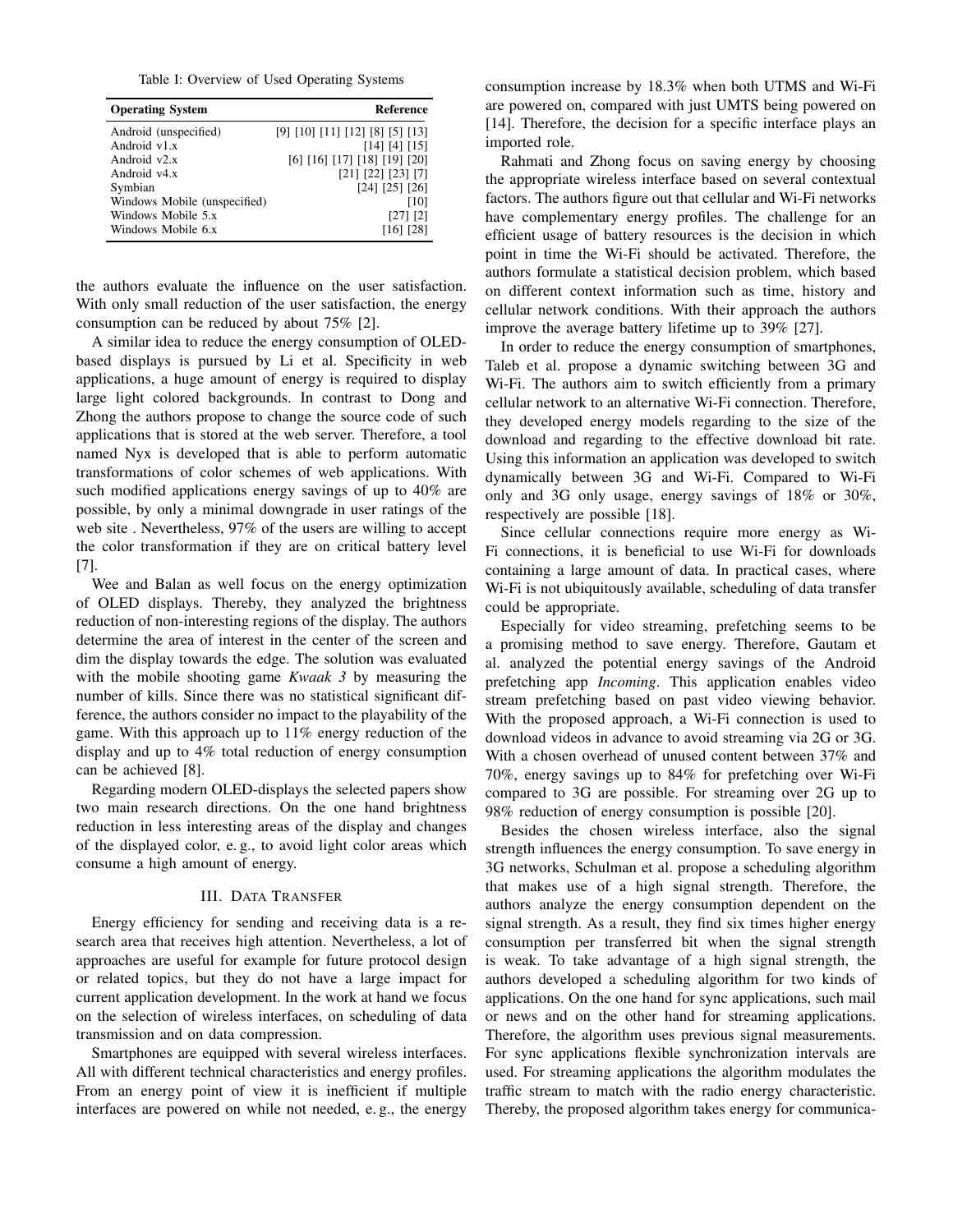tion as well as tail energy into account. With their simulation, the authors show energy savings of up to 10% for email synchronization and up to  $60\%$  for on-demand streaming [29].

Balasubramanian et al. as well use flexible synchronization intervals and perfecting. However, the authors suggest an approach to reduce the energy that is wasted in high-power states after the completion of a data transfer. With a measurement study the authors figured out that a large fraction of energy is wasted that way, e. g., 60% for 3G. The authors propose to save energy in two different ways. On the one hand with a delayed data transfer for delay-tolerant applications such as e-mail applications and news feeds. On the other hand the authors consider applications that benefit from prefetching, i. e., web search. With their simulations they show an energy reduction of up to 35% for e-mail applications, of up to 52% for news feeds and of up to 40% for web search [28].

To reduce unnecessary background traffic that causes a noticeable extra energy consumption, Burgstahler et al. analyze the energy impact of push and pull client notifications [30]. Depending on the acceptable latency on client notifications a pull based approach can help to save energy compared to a push based approach. In [31] the authors show an energy saving potential of up to 7% by the use of a transition approach. Depending on the users context the authors suggest to switch between these two notification paradigms to save energy and at the same time to ensure low notification delays.

To reduce the time a wireless interface is active, the reduction of the amount of transferred data could be a feasible solution. Therefore, Hans et al. analyze the potential energy savings by compressed data transmission while invoking web services. For their investigation they use UMTS. On the one hand, compression reduces the number of data packages and those the up-time of the wireless interface. On the other hand, the decompression requires more computational power and thus additional energy. The evaluation shows for small payload and recurring web service invocations higher energy consumption with compression because of the tail energy. For single web service invocations with payload sizes larger than 50 KB, energy savings with compressions are substantial. The authors show possible energy savings up to 21.5% [25].

To summarize, there are several possibilities to reduce energy consumption during data transmission. First of all, Wi-Fi should be used for large downloads or uploads. If possible, areas with high signal strength should be preferred for wireless cellular communication. Further, for delay-tolerant synchronization applications and video streaming, appropriate scheduling algorithms should be used. As well, data compression can be used to save energy. However, for frequent transmission of small amounts of data, application developers should be aware of the energy waste because of high-power states of wireless interfaces.

## IV. LOCALIZATION METHODS

Within this section we analyze energy saving techniques with regard to localization methods. Since localization by the use of GPS is one of the most battery draining tasks on a smartphone, we see in these optimizations a big potential for energy conservation. Basically two approaches are feasible to reduce the energy consumption on localization tasks. First we have a closer look into substitution techniques that try to avoid the use of GPS for localization. The second approach is to optimize the usage of the GPS sensor.

### *A. GPS Substitution*

Abdesslem et al. have introduced a sensing system named *SenseLess* [24]. The concept is based on reducing the use of sensors that have a high energy consumption and instead to increase the use of energy-efficient sensors. They also highlight the difference in energy consumption of several smartphone sensors, e.g., the energy consumption of the acceleration sensor is only about 15% of the GPS location sensor. They use the accelerometer to decide if a user is moving and thus a new location has to be sensed. During sensing the location they switch between GPS and Wi-Fi based localization. With their approach the authors were able to double the battery lifetime within the selected application scenario. Thereby, the accuracy won't be negatively affected.

For indoor localization Shafer and Chang follow a similar approach [12]. They use as well the accelerometer to determine whether a user is moving or not. The location is only determined directly after the user has stopped the movement. Directly afterwards a Wi-Fi scan is executed and RSSI (Received Signal Strength Indicator) fingerprints of the available Wi-Fi networks are taken. The result is sent to remote server that responds with the respective identifier of the physical location. With this approach the authors were able to reduce the power consumption by 80% compared to other solutions with an decrease of accuracy by only 5 %.

Zhuang et al. present an adaptive location sensing framework that is implemented as middleware for Android to support location based applications [15]. They also substitute energy intensive GPS location determination by less energy consuming techniques, e.g., network based location sensing. If possible the framework suppresses localization if the user is not moving. For the detection the accelerometer is used. Furthermore they synchronize the location request from multiple applications to reduce the sensing efforts. Additionally they adjust the sensing parameters when the battery is getting low. By the use of this framework the authors were able to improve the battery life of up to 75%.

# *B. Localization Usage Optimization*

Lee et al. focus on the energy optimization for location based background applications [32]. The used mechanism varies the localization rate to reduce the energy consumption of localization efforts. Basically they introduce two algorithms to optimize the detection of the user context and thus to determine the localization rate. The first algorithm is named *StandStill Detection (SSD)* and decides when to execute the localization. During localization the accelerometer is switched off and during sleep phases the localization sensor is switched off. The accelerometer is used to detect movement within the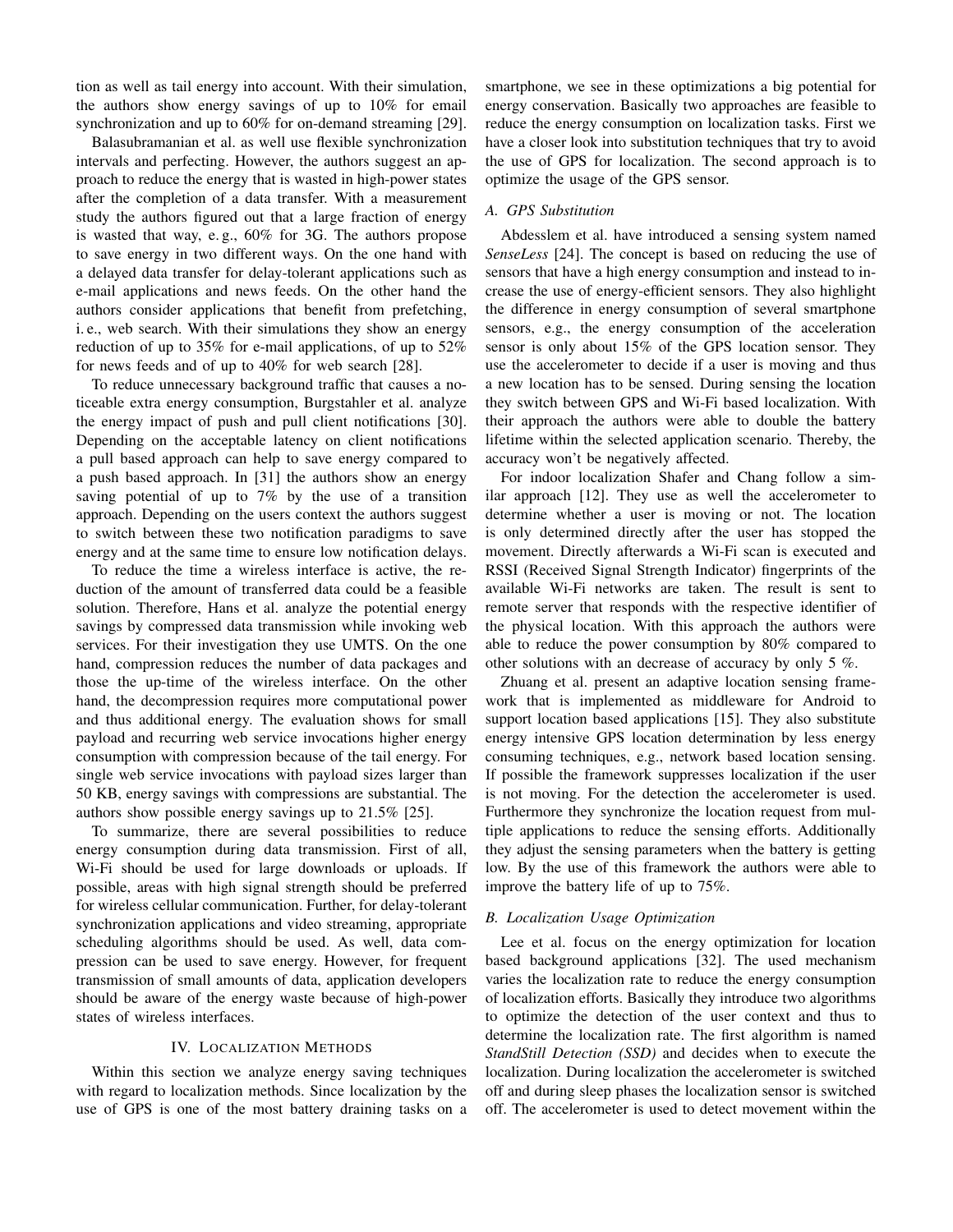two sleep phases that differ in the sampling rate. The second algorithm is based on the classification between indoor and outdoor. By determining the average number of GPS satellites and the maximum number of GPS satellites in parallel received within a time window the algorithm is able to decide if the device is indoor or outdoor. They also give recommendations for configuration thresholds based on evaluation results.

A related application scenario is focused by Bulut and Demirbas that present an alternative implementation for Androids proximity alert service [21]. The middleware uses the distance to the point of interest and a detection of the users transportation mode. For the transport mode they decide between driving, walking and idle. Based on this knowledge the localization technique (GPS, Wi-FI or GSM) and the respective sensing interval are determined. An increasing distance to the point of interest allows an increase of the sampling rate. Further, a slower movement mode allows an additional increase of this value. Thus, it is possible to reduce the use of localization sample drastically, e.g., to reduce the GPS usage by up to 96%. With their implementation the authors were able to increase the battery live by more than 75% in the considered scenario.

Brouwers et al. propose an energy efficient Wi-Fi based localization approach [13]. A list of all available access points forms a fingerprint that allows a server to respond with the users location. Commonly this works very well in urban areas. In contrast to the traditional approach Brouwers et al. suggest to scan only a subset of the full Wi-Fi spectrum. The proposed solution stops scanning for further access points once a sufficient subset of access points is discovered. As further improvement a hysteresis margin approach is used to calculate similarities to a previous scan. This allows to stop scanning very fast in case of the user has not moved. The proposed solution shows energy saving potentials of up to 57%, depending of the used device.

## V. CODE OPTIMIZATION

This section focuses on the optimization of source code created by the application developer. We focus our analysis on approaches that are feasible for developers of mobile applications using existing operation systems and platforms. Therefore, modification of the operation system itself is out of scope.

To identify dissipation of energy, Pathak et al. implement and evaluate a fine-grained energy profiler called *eprof*. With the use of this profiler, an approach to map the energy consumption back to program entities is presented. The authors analyze six popular smartphone applications and they figure out that 65% to 75% of the energy is spent on third-party advertisement. The results also show high energy consumption in I/O components such as 3G, Wi-Fi or GPS. Often, applications force such I/O components to stay in high power states for a long time. By restructuring the source code, energy savings between 20% and 65% are possible[16].

Also Zhang et al. aim to detect dissipation of energy within applications. Therefore, they developed a tool called *ADEL* (Automatic Detector of Energy Leaks) to find energy leaks within mobile applications. They focused on energy leaks which are caused by unnecessary network communication. According the authors, the sources for such a behavior are programming errors and wrong predictions for prefetching. Energy leaks are found in six out of 15 applications. By eliminating them a reduction of energy consumption by 52.7% to 62.1% is possible. The reduction is explained by avoiding useless downloads, poor download implementation, missing caching systems and aggressive prefetching [17].

Another source for dissipation of energy may be *Wakelocks*. Wakelocks are functions to keep smartphone components in an active state, e. g., they avoid the standby mode of the display while watching videos. However, unreleased wakelocks lead to unnecessary energy consumption since, for example, Wi-Fi or GPS stay active while they are unused. To save energy, Alam et al. analyze the optimal placement of wakelock functions within an application. The authors propose a data flow analysis to determine appropriate positions for the placement of *acquire* and *release* functions in the source code. Based on their analysis a reduction of energy consumption by 8% to 32% is possible [19].

Like already presented in Section III, delay-tolerant applications provide potentials to save energy. Xu et al. focus on optimizing of background email synchronization. Based on network and flash memory measurements, the authors claim that existing email clients handle synchronization tasks in an energy inefficient manner. To overcome energy inefficiencies, the authors recommend, for example, fast dormancy, decoupling of data transmission from data processing and reusing existing connections. Further, small caches for incoming mails help to process emails fast. By using these recommendations, it is possible to reduce the energy costs for email synchronization by 49,9% on existent email applications. Since other communication applications feature similar characteristics, the found improvements can be seen as general design principles for energy-efficient event handling [23].

In this Section we gave an overview for improvements for code optimization. Thereby, the results closely correspond to the previous sections. Especially the inefficient usage of network connections and the GPS sensor causes a lot of unnecessary energy consumption. By improving the source code of mobile applications, a large portion of energy could be saved.

# VI. CLOUD SERVICES AND COMPUTATION OFFLOADING

Another promising approach for energy savings is the shift of computational tasks to remote servers. Thereby, different approaches are used. Currently very popular is to shift the whole computation into the cloud and just send the desktop content as a video stream to the user. Prominent examples are cloud gaming or Desktop-as-a-Service. On the other hand, specific computational intensive parts of applications are offloaded to remote servers which could be offered by cloud providers.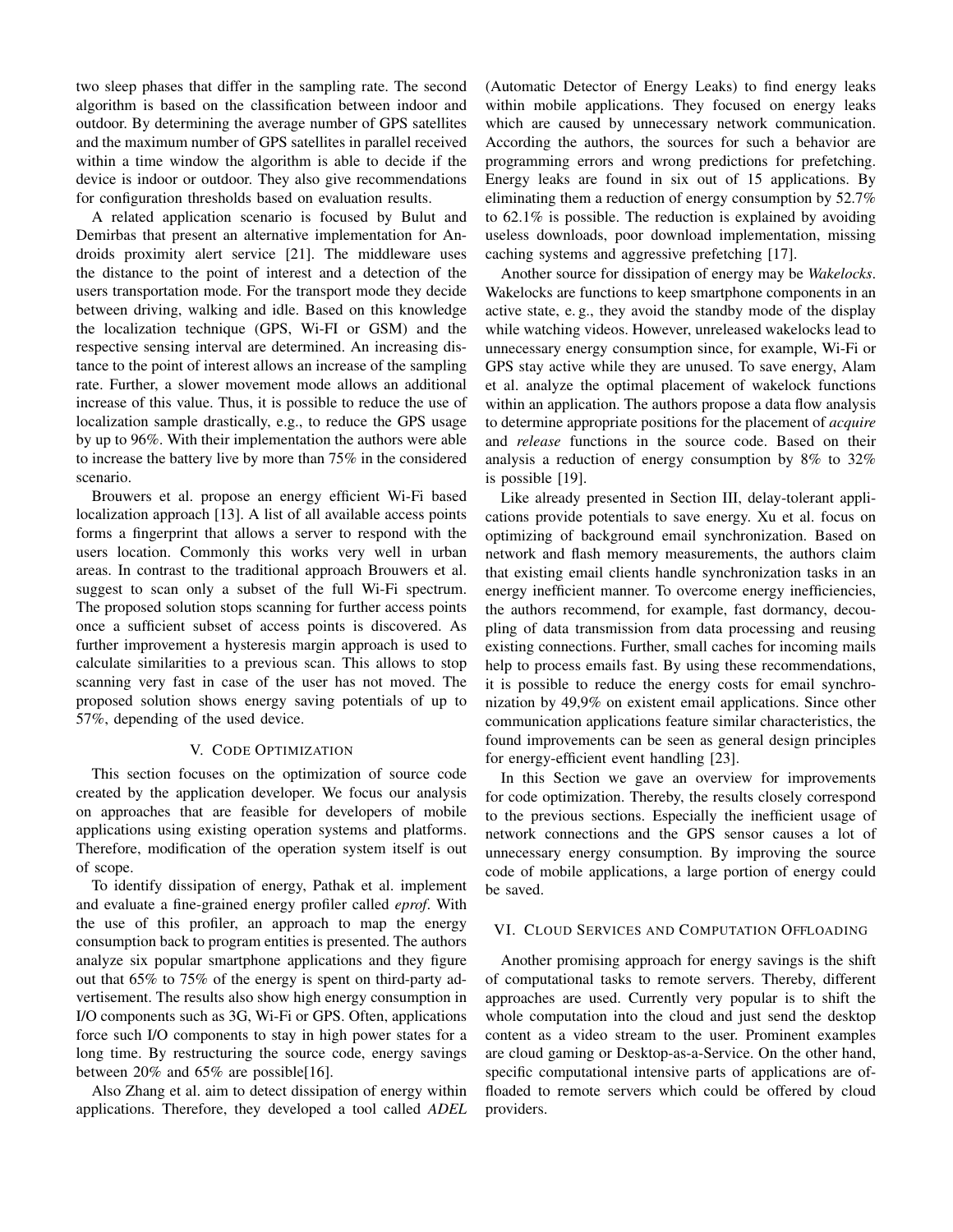Properly the most popular frameworks for code offloading are proposed by Cuervo et al. [33] and Kosta et al. [34]. To automatically identify and offload certain functions of a mobile application, Cuervo et al. propose *MAUI*. Thereby, applications can be benefit from energy savings and performance improvements. Kosta et al. propose a framework to offload computation to the cloud named *ThinkAir* [34]. Thereby, the concept is based on smartphone visualization. Nevertheless, both works do not provide an extensive evaluation of energy improvements.

Kwon and Tilevich investigate in offloading for Android apps by shifting energy intensive functionalities to remote servers without partitioning the apps. Using common techniques for dividing the app in different parts, which are executed locally *or* on the remote side, may cause problems in case of network outages. The authors identify energy intensive functions and replicate them to the cloud. On runtime it is possible to switch between local and remote execution. This approach results in energy savings between 30% and 60% for four out of five third-party Android apps by keeping the original performance characteristics [11].

Hans et al. analyze the effects of cloud gaming to the energy consumptions of smartphones. The battery life time gains from shifting computational intensive tasks to cloud servers. Especially, for graphics intensive games the approach is promising. Nevertheless, the required constant video stream may have negative effects on battery lifetime. For a full controlled experimental environment, the authors developed their own server and client applications. They compared different game complexities and different video quality using local execution and remote executing. Using Wi-Fi for the remote connection, the authors find energy savings for cloud gaming between 12% and 38% [22].

Computation offloading is a promising approach, especially for computation intensive tasks. However, there are several challenges to keep in mind: First, the apps may require a permanently available network connection. Second, regarding the energy, there is trade-off between reducing the computational effort and increasing the network utilization. Finally, using remote execution, the network latency may affect the Quality of Service of the application [35].

# VII. RELATED WORK

Since smartphones entered the market of mobile devices, there has been a lot of scientific work to identify energy influencing factors as well as enhancement potentials for energy saving. In this section we present an overview of related surveys in this area.

Vallina-Rodriguez and Crowcroft [36] studied software solutions to reduce the energy consumption in mobile devices, e.g., energy aware operation systems, energy measurements and power models. The analyzed work ranges from 1999 to 2011. In contrast to our work the authors do not explicitly focus on improvement potentials for application developers. Since a lot of work in this area was published the last three years, the paper do not reflect current developments.

The technical report of Naik [37] outlines enhancement potentials for energy consumption in mobile devices by reflecting more than 200 papers. The study is structured from physical to application layer, enriched with many details. But this work is not targeted at the current smartphones generation and does not aggregate the information at the high level we do.

In the most recent survey from 2012 by Kennedy et al., firstly the major energy consuming components in mobile devices are identified by measurements [38]. Subsequently, they present enhancement potentials according to the identified components. The authors explicitly focused on energy savings within smartphone components and do not consider specific problems of application development. Thus, they do not take current development such as computation offloading into account.

The presented surveys cover a wide area of measurements, approaches and methodology for energy improvements within mobile devices. Nevertheless, with the best of our knowledge, there has been no survey which especially focuses on application development.

#### VIII. CONCLUSION

In the work at hand we presented a selection of scientific work, which address the topic of energy-aware development of mobile applications. For the graphical user interface, especially used conjointly with OLED-displays, large light colored areas should be avoided and replaced by other colors to save energy. In a variety of papers the energy consumption of the network interfaces plays an outstanding role for application development. In general, Wi-Fi should be used for large downloads. Further, delay-tolerant applications can profit by scheduling algorithms and data compression should be used. Using cellular networks, especially for small frequent communication, the so called tail energy should be taken into account. To save energy while using localization, the GPS sensor should be used wisely. The time when the sensor is active should be reduced or it should be replaced by other localization methods such as localization via Wi-Fi. Finally, current paradigms like cloud computing can help to reduce the energy consumption by offloading code or transferring complete services to remote servers. Especially with the spread of cloudlets, some interesting use cases for low-latency and computational intensive multimedia applications occur.

To summarize, there is no sole and general way to develop energy-aware mobile applications. All mentioned aspects should be analyzed in detail to reduce the energy consumption. The approaches presented in this paper offer great saving potentials, but require as well a thorough application development.

#### ACKNOWLEDGMENT

This work has been sponsored in part by the German Federal Ministry of Education and Research (BMBF) under grant no. 01IS12054, by E-Finance Lab e.V., Frankfurt a.M., Germany (www.efinancelab.de), and by the German Research Foundation (DFG) in the Collaborative Research Center (SFB) 1053